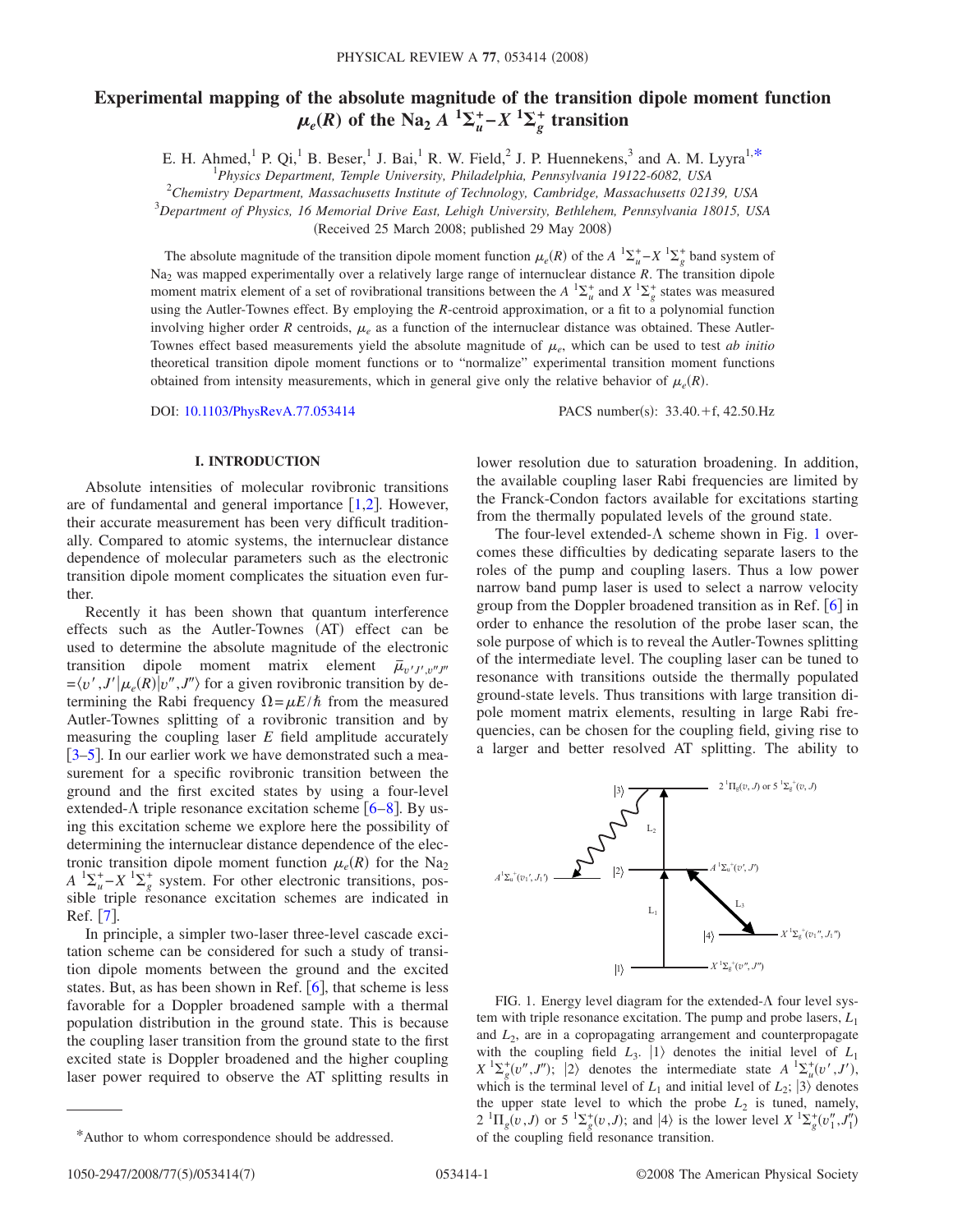choose the coupling laser transition independently of the pump transition has the additional benefit of allowing measurements of transition dipole moments of a large number of rovibronic transitions between the ground and the excited states, which, as we demonstrate, can be used to construct the internuclear distance dependence of the electronic transition dipole moment  $\mu_e(R)$ .

Other traditional experimental methods to measure the variation of the transition dipole moment as a function of internuclear distance involve the measurement of either molecular fluorescence or absorption intensities  $[9-11]$  $[9-11]$  $[9-11]$ , or the measurement of radiative lifetimes  $\lceil 12-14 \rceil$  $\lceil 12-14 \rceil$  $\lceil 12-14 \rceil$ . Absorption measurements and cavity ring down spectroscopy  $[15-17]$  $[15-17]$  $[15-17]$  are sensitive to the square of the transition dipole matrix element, but require knowledge of the initial state population in order to determine the absolute magnitude of the matrix element, and these methods are generally only useful for transitions out of thermally populated levels. Similarly, fluorescence intensity measurements can yield relative values of transition dipole matrix elements, if the wavelength and polarization dependence of the detection system efficiency is known. But obtaining absolute values of the transition dipole matrix elements from fluorescence intensity measurements requires not only the initial state populations, but also absolute intensity measurements, which are very difficult because of the need to calibrate the absolute detection system efficiency, the effective detection solid angle, etc. Lifetime measurements can yield absolute transition dipole matrix elements if all branching ratios can be determined.

In contrast to these difficulties, the critical measurements in the Autler-Townes splitting based method are the accurate measurement of the electric field amplitude *E* of the coupling laser and the Autler-Townes split fluorescence line profile [6](#page-6-4). This spectral line profile can then be used to determine the Rabi frequency  $\Omega = \mu E/\hbar$ , which directly yields the magnitude of the transition dipole moment matrix element  $\bar{\mu}_{v'J',v''J''} = \langle v',J'|\mu_e(R)|v'',J''\rangle$ . This matrix element represents an overlap integral of the rovibronic wave functions of the two levels weighted with the electronic transition dipole moment  $\mu_e(R)$ . In general the electronic transition moment function  $\mu_e(R)$  between two electronic states in a diatomic molecule is a function of the internuclear distance *R* and in many cases this dependence can be very strong. In some cases only *ab initio* calculations are available for  $\mu_e(R)$ , but in most cases no information at all is available regarding the functional form of  $\mu_e(R)$ . While it is possible to test the accuracy of *ab initio* potential energy curves with high accuracy energy level measurements, it has been much harder to test theoretical transition dipole moments, because of the difficulties associated with the experimental measurement of their absolute magnitudes. A straightforward and accurate method to experimentally determine the absolute magnitude of the transition dipole moments of molecules as a function of internuclear distance simply has not been available especially over a wide range of *R*. Given this situation, it is common that an approximation is made by assuming that  $\mu_e(R)$  is constant, or varies weakly as a function of *R*. Then the transition dipole moment integral is reduced to a simple vibrational overlap integral  $\langle v'J' | v''J'' \rangle$  times a constant of proportionality. The square of this vibrational overlap integral is the well-known Franck-Condon factor. The Franck-Condon factor is widely used for estimating relative transition strengths, but is only reliable when  $\mu_e(R)$  does not change significantly in the *R* range of the transitions under consideration. However, if  $\mu_e(R)$  strongly depends on *R* then one has to use the genuine  $\langle v', J'| \mu_e(R) | v'', J'' \rangle$  matrix element, highlighting the need for a method to obtain  $\mu_e(R)$ from experimental measurements.

#### **II. EXPERIMENT**

Since the experimental setup and the excitation scheme are the same as reported in Ref.  $\lceil 6 \rceil$  $\lceil 6 \rceil$  $\lceil 6 \rceil$ , we omit their detailed description here. For the labeling of the vibrational and rotational quantum numbers we use double prime and prime notation for the rovibrational levels from the ground and the first excited electronic states, respectively. Additionally, as all rotational levels of the  ${}^{1}\Sigma^{+}$  electronic states are of *e* symmetry we will omit the *e* notation from the labeling of the  $X^1\Sigma_g^+$ ,  $A^1\Sigma_u^+$ , and  $5^1\Sigma_g^+$  levels for simplicity. We will also omit the  $e/f$  symmetry notation for the rotational levels of the  $2 \text{ }^{1}\Pi_{g}$  state since the symmetry of the rotational levels of this state is determined by the rotational selection rules. For <sup>1</sup> $\Pi_g$  ← <sup>1</sup> $\Sigma_u^+$  *Q*-branch transitions, only *f* ↔ *e* transitions are allowed while for *P* and *R* branches only  $e \leftrightarrow e$  transitions are allowed. In all cases during this experiment we have used only Q-branch transitions to the  $2 \text{ }^{1} \Pi_{g}$  state, and thus all rotational levels of the 2  ${}^{1}\Pi_{g}$  state used in this work have *f* symmetry.

Figure [1](#page-0-1) illustrates the energy level diagram of the extended- $\Lambda$  excitation scheme. Lists of all pump, probe and coupling laser transition combinations used in the excitation scheme are given in Tables [I](#page-2-0) and [II.](#page-2-1) Our estimate for the accuracy of the laser wave numbers  $(\tilde{\nu} = \omega/2\pi c)$  listed in the tables is of the order of  $0.01-0.02$  cm<sup>-1</sup>. This is due to the pump laser frequency drift (specified at 100 MHz/hour) during the experiment and the fact that the lasers were calibrated prior to the AT splitting measurement. The transition wave numbers  $\tilde{\nu}$  for the pump, probe, and coupling transitions were calculated from the term values of the  $X^{1}\Sigma_{g}^{+}$  [[18](#page-6-13)],  $A^{-1}\Sigma_u^+$  [[19](#page-6-14)],  $5^{-1}\Sigma_g^+$  [[20](#page-6-15)], and  $2^{-1}\Pi_g$  [[21](#page-6-16)] states. In all experiments we have verified that we are on resonance with the correct transitions. First the pump laser was checked by observing a resolved fluorescence spectrum to the ground state. Next the probe laser transition was verified by observing the OODR signal (by monitoring a specific rovibrational fluorescence decay channel of level  $|3\rangle$ ) while it was scanned over the  $2 \ {}^{1}\Pi_{g}(v, J) \leftarrow A \ {}^{1}\Sigma_{u}^{+}(v', J')$  or  $5 \ {}^{1}\Sigma_{g}^{+}(v, J)$  $\leftarrow$ *A*  ${}^{1}\Sigma_{u}^{+}(v', J')$  transition with the pump laser kept on resonance. Once the pump and probe transitions were verified the coupling laser was set exactly on resonance by observing the symmetric AT split spectrum from level  $|3\rangle$ .

The pump  $(L_1)$  and the probe  $(L_2)$  lasers were arranged in a copropagating configuration through the heat pipe oven. The coupling laser  $(L_3)$  counterpropagated relative to  $L_1$  and  $L_2$ . The pump laser  $(L_1)$  was tuned to resonance on the  $A^{-1}\Sigma_u^+(v',J') \leftarrow X^{-1}\Sigma_g^+(v'',J'')$  transition with the initial level within the thermal population range. In order to select a narrow velocity component within the Doppler profile, the power of  $L_1$  was kept as low as possible while maintaining a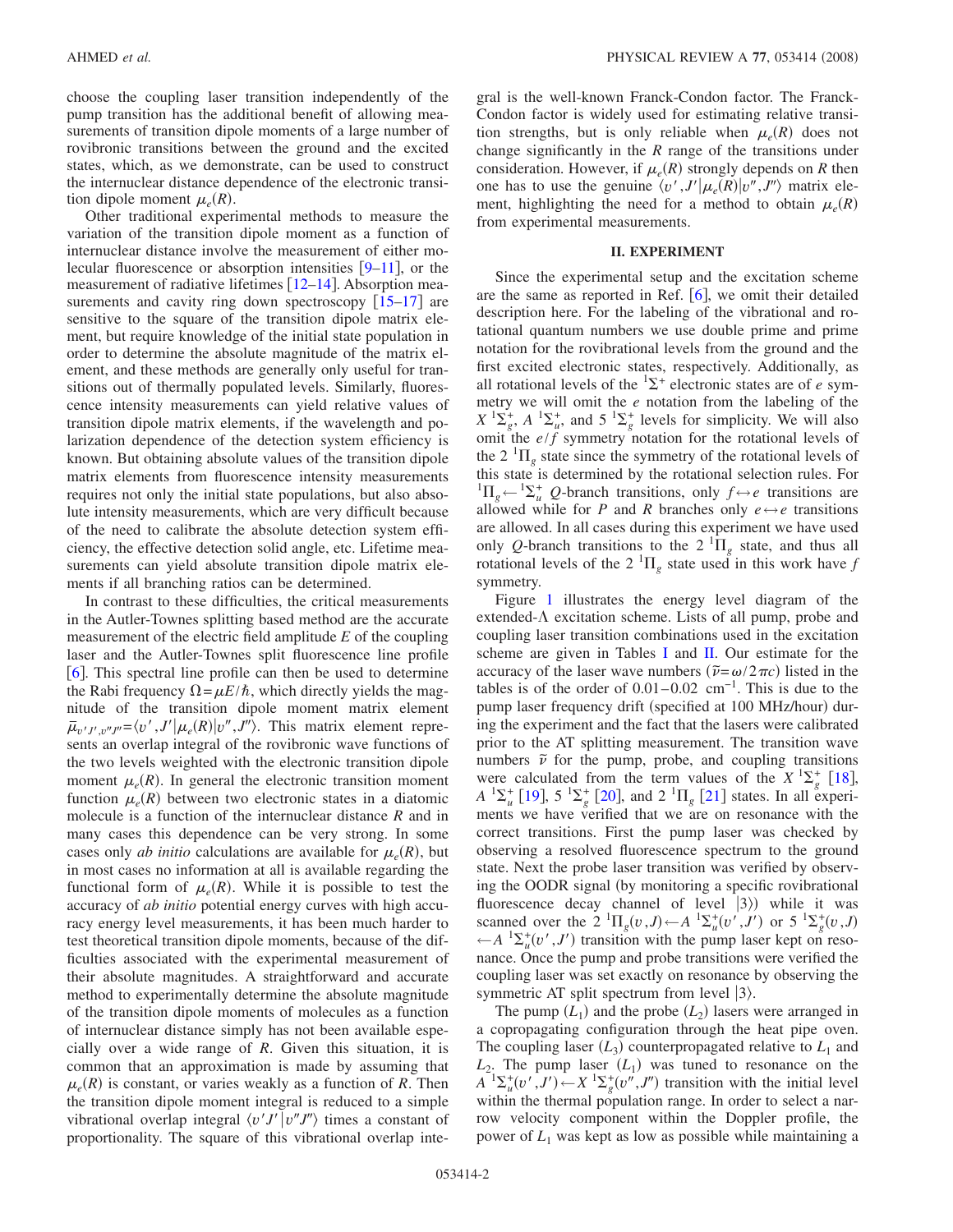<span id="page-2-0"></span>TABLE I. List of all pump, probe and coupling laser transition combinations used in the extended- $\Lambda$ scheme with the probe transition to 5<sup>1</sup> $\Sigma_g^*$ . Our estimate for the accuracy of the laser wave numbers  $(\tilde{\nu})$  is of the order of  $0.01-0.02$  cm<sup>-1</sup>. This is due to the pump laser frequency drift (specified at 100 MHz/h) during the experiment and the fact that the lasers were calibrated prior to the AT splitting measurement. The spot size *w<sub>i</sub>* and the power  $P_i$  of the lasers for the configurations in this table were as follows:  $w_1 = 300 \mu m$ ,  $P_1$  $=0.4-0.8$  mW,  $w_2=620$   $\mu$ m,  $P_2=1.7-3.0$  mW,  $w_3=860$   $\mu$ m and the power of the coupling laser  $P_3$  was varied in the range of 200 to 700 mW in order to observe the power dependence of the AT splitting.

| Pump laser $L_1$                |                                                        |                                     | Probe laser $L_2$                  |                               |                                     | Coupling laser $L_3$            |                                              |                                     |
|---------------------------------|--------------------------------------------------------|-------------------------------------|------------------------------------|-------------------------------|-------------------------------------|---------------------------------|----------------------------------------------|-------------------------------------|
| $A^{-1}\Sigma^+_\nu$<br>(v',J') | $X$ <sup>1</sup> $\Sigma^+$ <sub>2</sub><br>(v'', J'') | $\tilde{\nu}_1$ (cm <sup>-1</sup> ) | $5^{1}\Sigma^{+}_{\rho}$<br>(v, J) | $A^{-1}\Sigma_u^+$<br>(v',J') | $\tilde{\nu}_2$ (cm <sup>-1</sup> ) | $A^{-1}\Sigma^+_\nu$<br>(v',J') | $X^{1}\Sigma_{\rho}^{+}$<br>$(v''_1, J''_1)$ | $\tilde{\nu}_3$ (cm <sup>-1</sup> ) |
| 8,20                            | 0,21                                                   | 15545.855                           | 9,21                               | 8,20                          | 17144.551                           | 8,20                            | 20,21                                        | 12694.648                           |
| 10,20                           | 1,21                                                   | 15609.392                           | 11,21                              | 10,20                         | 17126.074                           | 10,20<br>10,20<br>10,20         | 17,21<br>20,21<br>23,21                      | 13301.300<br>12915.438<br>12545.974 |
| 14,20                           | 3,21                                                   | 15732.128                           | 15,21                              | 14,20                         | 17080.741                           | 14,20                           | 27,19                                        | 12523.406                           |

reasonable signal to noise ratio in the AT split spectra. The Autler-Townes splitting of level  $|2\rangle$ , caused by the strong coupling laser  $L_3$  on resonance with the transition  $|2\rangle \leftrightarrow |4\rangle$  $[A \ {}^f\Sigma_u^+(v',J') \leftrightarrow X \ {}^f\Sigma_g^+(v''_1,J''_1)],$  was then detected in the fluorescence spectrum from level  $|3\rangle$  as the weak probe laser

 $(L_2)$  was scanned over the 2<sup>1</sup><sup>I</sup>I<sub>*g</sub>*(*v*,*J*)←*A*<sup>1</sup>∑<sup>+</sup><sub>*u*</sub>(*v'*,*J'*) or</sub>  $5 \sum_{g}^{T} (v, J) \leftarrow A \sum_{u}^{T} (v', J')$  transition. Fluorescence of an isolated rovibronic transition (single channel  $5 \frac{1}{2} \times \frac{4}{g} \rightarrow A \frac{1}{2} \times \frac{4}{g}$ or  $2 \text{ }^1\Pi_g \rightarrow A \text{ }^1\Sigma_u^+$  fluorescence) was used to monitor the population of the upper state  $|3\rangle$ . In all cases for level  $|4\rangle$  we

<span id="page-2-1"></span>TABLE II. List of all pump, probe and coupling laser transition combinations used in the extended- $\Lambda$ scheme with probe transition to  $2^{-1}\Pi_g$ . The spot size  $w_i$  and the power  $P_i$  of the lasers for the configurations in this table were as follow:  $w_1 = 570^\circ \mu m$ ,  $P_1 = 34^\circ \mu m$ ,  $w_2 = 510^\circ \mu m$ ,  $P_2 = 3-5^\circ \mu m$ , and  $w_3 = 1185^\circ \mu m$  for the cases with intermediate level *A*  ${}^{1}\Sigma_{u}^{+}(v'=25, J'=20)$ ; *w*<sub>1</sub>=480  $\mu$ m, *P*<sub>1</sub>=13–15 mW, *w*<sub>2</sub>=360  $\mu$ m, *P*<sub>2</sub>  $=3-5$  mW, and  $w_3 = 1140$   $\mu$ m for the cases with intermediate level  $A^{-1}\Sigma_u^+(v' = 28, J' = 20)$ ;  $w_1 = 600 \mu$ m,  $P_1$ =13–15 mW,  $w_2$ =300  $\mu$ m,  $P_2$ =3–5 mW, and  $w_3$ =1140  $\mu$ m for the cases with intermediate level  $A^{-1}\Sigma_{u}^{+}(v' = 33, J' = 20)$ ;  $w_1 = 600 \mu m$ ,  $P_1 = 15-30 \mu m$ ,  $w_2 = 300 \mu m$ ,  $P_2 = 3-5 \mu m$ , and  $w_3 = 960 \mu m$  for the cases with intermediate levels  $A^{-1}\Sigma_u^+(v'=34, J'=20)$  and  $A^{-1}\Sigma_u^+(v'=35, J'=20)$ . In all cases,  $P_3$  was in the range of 200 to 700 mW.

| Pump laser $L_1$              |                                                       |                                     | Probe laser $L_2$        |                                 |                                     | Coupling laser $L_3$ (cm <sup>-1</sup> ) |                                           |                                     |
|-------------------------------|-------------------------------------------------------|-------------------------------------|--------------------------|---------------------------------|-------------------------------------|------------------------------------------|-------------------------------------------|-------------------------------------|
| $A^{-1}\Sigma_u^+$<br>(v',J') | $X$ <sup>1</sup> $\Sigma^+$ <sub>o</sub><br>(v'',J'') | $\tilde{\nu}_1$ (cm <sup>-1</sup> ) | $2^{1}\Pi_{g}$<br>(v, J) | $A^{-1}\Sigma^+_\nu$<br>(v',J') | $\tilde{\nu}_2$ (cm <sup>-1</sup> ) | $A^{-1}\Sigma_u^+$<br>(v',J')            | $X^{1}\Sigma_{a}^{+}$<br>$(v''_1, J''_1)$ | $\tilde{\nu}_3$ (cm <sup>-1</sup> ) |
| 25,20                         | 1,19                                                  | 17187.612                           | 25,20                    | 25,20                           | 15519.884                           | 25,20                                    | 38,20                                     | 12546.695                           |
| 28,20                         | 2,21                                                  | 17313.617                           | 28,20                    | 28,20                           | 15472.074                           | 28,20                                    | 40,21                                     | 12673.775                           |
|                               |                                                       |                                     |                          |                                 |                                     | 28,20                                    | 41,21                                     | 12594.436                           |
|                               |                                                       |                                     |                          |                                 |                                     | 28,20                                    | 42,21                                     | 12518.021                           |
|                               |                                                       |                                     |                          |                                 |                                     | 28,20                                    | 43,21                                     | 12444.657                           |
| 33,20                         | 5,19                                                  | 17343.971                           | 34,20                    | 33,20                           | 15462.944                           | 33,20                                    | 43,19                                     | 12928.965                           |
|                               |                                                       |                                     |                          |                                 |                                     | 33,20                                    | 43,21                                     | 12921.267                           |
|                               |                                                       |                                     |                          |                                 |                                     | 33,20                                    | 46,19                                     | 12727.404                           |
|                               |                                                       |                                     |                          |                                 |                                     | 33,20                                    | 48,21                                     | 12603.465                           |
|                               |                                                       |                                     |                          |                                 |                                     | 33,20                                    | 51,21                                     | 12455.832                           |
| 34,20                         | 5,21                                                  | 17424.924                           | 36,20                    | 34,20                           | 15517.138                           | 34,20                                    | 44,19                                     | 12951.722                           |
|                               |                                                       |                                     |                          |                                 |                                     | 34,20                                    | 44,21                                     | 12944.247                           |
|                               |                                                       |                                     |                          |                                 |                                     | 34,20                                    | 48,21                                     | 12696.658                           |
| 35,20                         | 6,21                                                  | 17367.597                           | 37,20                    | 35,20                           | 15496.524                           | 35,20                                    | 45,19                                     | 12977.004                           |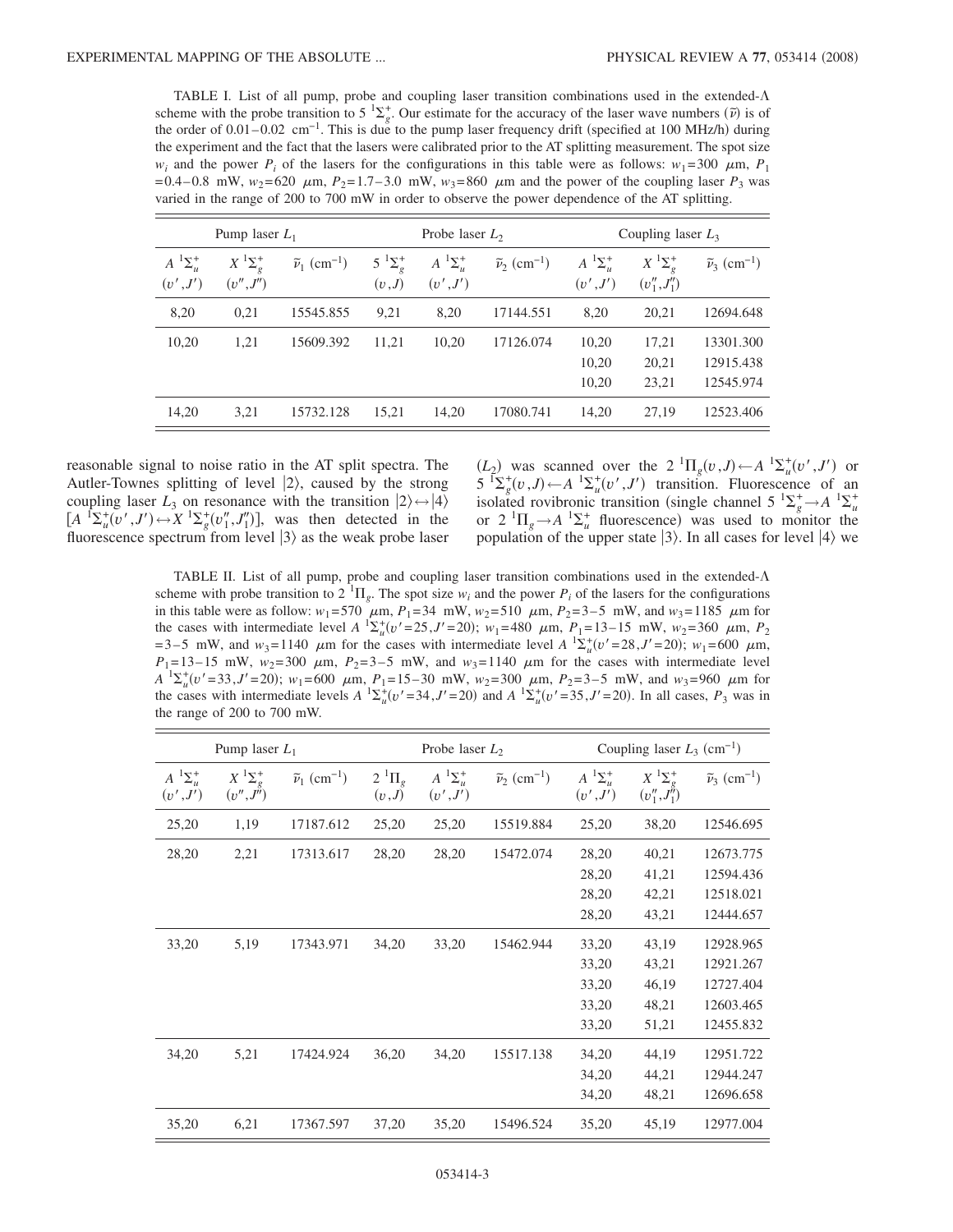| $A^{-1}\Sigma_{u}^{+}(v',J')$ | $X^{-1}\Sigma^+_{g}(v'',J'')$ | $\mu_{\text{exp}}$ (Debye) | $\mu_e(\overline{R})$ (Debye) | $\langle v'J'   v''J'' \rangle$ | $\overline{R}$ (Å) | $\overline{R^2}$ (Å <sup>2</sup> ) |
|-------------------------------|-------------------------------|----------------------------|-------------------------------|---------------------------------|--------------------|------------------------------------|
| 8, 20                         | 20, 21                        | 3.10                       | 10.03464                      | 0.30893                         | 4.17959            | 17.50138                           |
| 10, 20                        | 20, 21                        | 2.54                       | 9.77976                       | $-0.25972$                      | 4.00123            | 16.00685                           |
| 10, 20                        | 17, 21                        | 2.01                       | 9.55051                       | 0.21046                         | 3.81830            | 14.59185                           |
| 10, 20                        | 23, 21                        | 3.97                       | 10.08869                      | 0.39351                         | 4.30459            | 18.55379                           |
| 14, 20                        | 27, 19                        | 3.18                       | 10.10133                      | 0.31481                         | 4.43664            | 19.76240                           |
| 25, 20                        | 38, 21                        | 5.65                       | 9.87193                       | 0.57233                         | 4.82040            | 23.39903                           |
| 28, 20                        | 42, 21                        | 2.02                       | 10.01885                      | $-0.20162$                      | 4.56879            | 20.97709                           |
| 28, 20                        | 40, 21                        | 3.40                       | 9.92411                       | 0.34260                         | 5.28488            | 27.88646                           |
| 28, 20                        | 43, 21                        | 3.33                       | 10.05830                      | $-0.33107$                      | 4.87420            | 23.81943                           |
| 28, 20                        | 41, 21                        | 4.45                       | 10.00900                      | 0.44460                         | 4.80207            | 23.28385                           |
| 33, 20                        | 43, 21                        | 3.16                       | 9.79298                       | 0.32268                         | 5.42271            | 29.47905                           |
| 33, 20                        | 43, 19                        | 3.25                       | 9.76445                       | 0.33284                         | 5.37345            | 29.01484                           |
| 33, 20                        | 46, 19                        | 2.94                       | 9.90332                       | $-0.29687$                      | 5.13457            | 26.52676                           |
| 33, 20                        | 48, 21                        | 3.38                       | 9.98552                       | 0.33849                         | 4.78567            | 23.13510                           |
| 33, 20                        | 51, 21                        | 2.10                       | 10.10587                      | 0.20780                         | 4.91193            | 24.18479                           |
| 34, 20                        | 44, 21                        | 2.64                       | 9.74134                       | 0.27101                         | 5.60201            | 31.21213                           |
| 34, 20                        | 44, 19                        | 2.80                       | 9.73168                       | 0.28772                         | 5.53629            | 30.58911                           |
| 34, 20                        | 48, 21                        | 1.95                       | 9.89546                       | 0.19706                         | 5.27048            | 27.76312                           |
| 35, 20                        | 45, 19                        | 1.82                       | 9.75505                       | 0.18657                         | 5.81283            | 33.25829                           |

<span id="page-3-0"></span>TABLE III. The experimentally determined transition dipole moment matrix elements  $\mu_{\rm exp}$  for the listed  $A^{-1}\Sigma_{u}^{+} - X^{-1}\Sigma_{g}^{+}$  rovibrational transitions with the corresponding *R*-centroid values of the electronic transition dipole moment  $\mu_e$  and the values of the  $\overline{R}$  and  $\overline{R}^2$  centroids.

have chosen a high vibrational level of the ground state, outside the range of the thermally populated levels.

The pump laser  $L_1$  and the probe laser  $L_2$  were Coherent Autoscan 699-29 dye lasers operating either with DCM or R6G dye, while the coupling laser, *L*3, was a Coherent Autoscan 899-29 titanium sapphire laser. The laser beams have a Gaussian distribution  $TEM_{0,0}$  transverse profile characterized by the spot size  $w_i$  (for the *i*th laser), defined here as the diameter measured at  $1/e^2$  of the peak intensity. We denote the total power of the *i*th laser with  $P_i$ . By varying the low power levels of lasers  $L_1$  and  $L_2$  we found the best combination of these parameters for the chosen laser beam spot sizes by making sure that this choice had a minimal effect on the observed AT splitting spectra while still resulting in an acceptable signal to noise ratio. To verify the linear dependence of the measured AT splitting on the coupling laser *E* field amplitude in the level  $|3\rangle$  fluorescence excitation spectra, the power of the pump and probe lasers was kept constant, while the power of the coupling laser was varied, generally between 200 and 700 mW, by using neutral density filters.

The simulations of the experimentally recorded AT split spectra were performed using the density matrix formalism outlined in Refs.  $[6,8]$  $[6,8]$  $[6,8]$  $[6,8]$  with the following parameters: lifetime of the *A*  ${}^{1}\Sigma_{u}^{+}(v',J')$  levels,  $\tau_{2} = 12.5$  ns [[22](#page-6-17)]; lifetime of the 2<sup>1</sup> $\Pi_g(v, J)$ <sup>"</sup> levels,  $\tau_3 = 18.3$  ns [[6](#page-6-4)] and the lifetime of the 5<sup>1</sup> $\Sigma_g^+$  levels is  $\tau_3$ =40.3 ns; branching ratios  $W_{32}/W_3$ ,  $W_{21}/W_2$ ,  $W_{24}/W_2$  calculated from the corresponding Franck-Condon factors; sample temperature of approximately 600 K and its corresponding Doppler width; collisional dephasing rates  $\gamma_{12}/2\pi = \gamma_{24}/2\pi = \gamma_{14}/2\pi = \gamma_{13}/2\pi = \gamma_{23}/2\pi = \gamma_{34}/2\pi$ 

 $=4.77$  MHz; transit relaxation rate  $w_t/2\pi=0.38$  MHz. The various excitation and decay processes in the excitation scheme for each combination of pump, probe, and coupling transitions were taken into account in the density matrix simulations in the same fashion as in Ref.  $[6]$  $[6]$  $[6]$ . The simulations included averaging over the molecular velocity distribution, summation over the magnetic sublevels  $m<sub>J</sub>$ , and averaging over the radial distribution of the electric fields of the lasers. The Rabi frequency of the coupling field  $\Omega_3$  was varied until the best fit to the recorded experimental spectrum was obtained. The resulting  $\Omega_3$  value along with the strength of the coupling laser electric field  $E_3$  was used to calculate the transition dipole moment matrix element between the rovibrational levels coupled by  $E_3$ . For calculating the coupling laser electric field amplitude we used the formula  $E_3 = \sqrt{2/c\epsilon_0} \sqrt{8P_3/\pi w_3^2}$ . The main contributions to the error in the electric field determination arise from the experimental errors in the measurements of the spot size  $w_3$  and the total laser power  $P_3$ . From the definition of the Rabi frequency  $\Omega = \mu E_0 / \hbar$  the transition dipole moment matrix elements for the coupling transitions were determined. However, it should be noted that this method cannot determine the sign of the dipole matrix element. The resulting transition dipole moment matrix elements  $\mu_{\exp}$  are given in Table [III.](#page-3-0) These values are an average of the transition dipole moment matrix elements determined from a number of spectra (5 to 10 individual spectra with different coupling laser powers) for the particular coupling transition. We estimate that the uncertainty in the value of  $\mu_{\text{exp}}$  is about  $\pm 0.2$  Debye, arising mainly from the error in the measurement of the spot sizes  $(\pm 10 \mu m)$ , the laser power fluctuation  $(1-2 \%)$ , the abso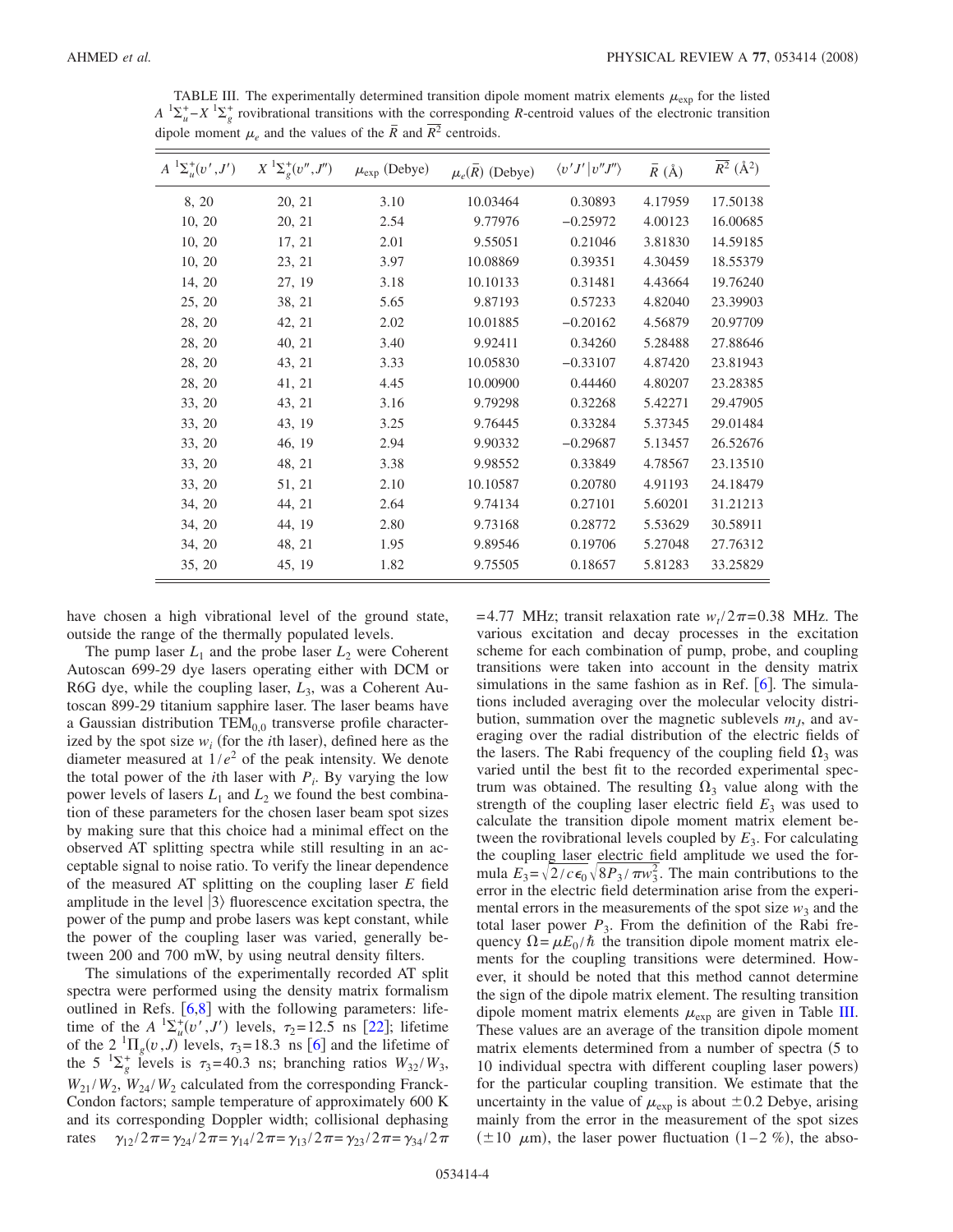lute power calibration of our power meter, and the inherent noise in the recorded spectra.

In order to compare this Autler-Townes splitting method of measuring the *R*-dependent absolute transition dipole moment function with the more traditional method of determining the relative *R* dependence, we have also carried out a series of resolved fluorescence scans. The Coherent 699-29 dye laser, using R6G or DCM dye, was tuned to line center of the  $A^{-1}\Sigma_u^+(v'=35, J'=20) \leftarrow X^{-1}\Sigma_g^+(v''=5, J''=21),$  $A^{-1}\Sigma_{u}^{+}(v'=34, J'=20) \leftarrow X^{-1}\Sigma_{g}^{+}(v''=5, J''=21)$ ,  $A^{-1}\Sigma_{u}^{+}(v' = 20, J' = 20)$  $(25, J' = 20) \leftarrow X^{-1} \sum_{g}^{4} (v'' = 1, J'' = 19), \quad A^{-1} \sum_{u}^{4} (v' = 20, J' = 20)$  $-x \frac{1}{g}(v''=1, J''=21)$  $A^{-1}\Sigma_u^+(v'=10, J'=20)$  $-X^{-1}\Sigma_g^+(v''=4, J''=21)$  transitions. In each case, fluorescence was collected from one of the side arms of the heat pipe oven and resolved with a Spex 0.85 m double-grating monochromator. The detection system, consisting of a monochromator and a photomultiplier tube (PMT), is known to display strong wavelength and polarization dependence [[23](#page-6-18)]. Therefore a linear polarizer, oriented to pass horizontally polarized light, was placed in front of the monochromator. The detection system efficiency vs wavelength for horizontally polarized light was determined  $\lceil 23 \rceil$  $\lceil 23 \rceil$  $\lceil 23 \rceil$  using a calibrated tungsten-halogen lamp  $[24]$  $[24]$  $[24]$ , and the resolved spectra were corrected for this. Total  $A^{-1}\Sigma_u^+(v',J') \to X^{-1}\Sigma_g^+$  fluorescence was continuously monitored through the opposite side arm to identify and correct for any drift of the laser frequency from line center of the pump transition during the  $\sim$ 30 min. resolved fluorescence scan.

# **III. ELECTRONIC TRANSITION DIPOLE MOMENT FUNCTION**  $\mu_e(R)$

In this section we calculate the internuclear distance dependence of  $\mu_e(R)$  from the set of experimentally measured transition dipole matrix elements  $\mu_{\text{exp}}$ . For this purpose, either the simple *R*-centroid approximation, or a more complete polynomial expression that includes higher order *R*-centroids can be used  $\left[25-29\right]$  $\left[25-29\right]$  $\left[25-29\right]$ .

<span id="page-4-0"></span>If we represent  $\mu_e(R)$  by a power series in the internuclear distance *R*

$$
\mu_e(R) = \sum_{i=0}^{\infty} \mu_i R^i, \qquad (1)
$$

<span id="page-4-2"></span>then the transition dipole moment matrix element can be written as

$$
\langle v' | \mu_e(R) | v'' \rangle = \langle v' | v'' \rangle \sum_{i=0}^{\infty} \mu_i \overline{R^i},
$$
 (2)

where  $\langle v' | v'' \rangle$  is the vibrational overlap integral, and  $\overline{R}^i$  is the *i*th *R* centroid defined as

$$
\overline{R^i} = \frac{\langle v' | R^i | v'' \rangle}{\langle v' | v'' \rangle}.
$$
\n(3)

If we limit ourselves to the lowest order in Eq.  $(1)$  $(1)$  $(1)$  we obtain the Condon approximation  $\lceil 30 \rceil$  $\lceil 30 \rceil$  $\lceil 30 \rceil$  in which the matrix element is simply proportional to the vibrational overlap integral, equivalent to the root square of the Franck-Condon factor.

<span id="page-4-3"></span>

FIG. 2. Plots of the excited  $A^{-1}\Sigma_u^+(v',J')$  and ground  $X^{-1}\Sigma_g^+(v'',J'')$  state wave functions  $\psi'$  and  $\psi''$  and of the overlap integral  $\int_0^R \psi'(r) \psi''(r) dr$  as functions of the internuclear distance *R* for the cases (a)  $A^{-1}\Sigma_u^+(10,20) - X^{-1}\Sigma_g^+(17,21)$  and (b)  $A^{-1}\Sigma_u^+(35,20)$ - $X^{-1}\Sigma_g^+(45,21)$ .

<span id="page-4-1"></span>In the *R*-centroid approximation  $[25-29]$  $[25-29]$  $[25-29]$ 

$$
\langle v' | \mu_e(R) | v'' \rangle \approx \langle v' | v'' \rangle \mu_e(\bar{R}), \tag{4}
$$

the matrix element is approximated with the product of  $\mu_e$  at the *R*-centroid value  $\overline{R}$  and the overlap integral  $\langle v' | v'' \rangle$ . By expanding  $\mu_e(\overline{R})$  in a power series in  $\overline{R}$ , and approximating  $\overline{R}$ <sup>*i*</sup> with  $\overline{R}$ <sup>*i*</sup>, Eq. ([4](#page-4-1)) becomes equivalent to Eq. ([2](#page-4-2)). It is easy to show that the *R*-centroid approximation becomes exact when  $\mu_e(R)$  is a linear function of *R*.

The *R*-centroid method is adequate in cases where there is only a single classical turning point, as is the case shown in Fig.  $2(a)$  $2(a)$ , where the calculated *R*-centroid value of 3.82 Å corresponds closely to the center of the interval from 3.5 to 4.2 Å where most of the value of the overlap integral accumulates. On the other hand in cases where the integral accumulates over a large interval of  $R$ , as shown in Fig.  $2(b)$  $2(b)$ , the method is unreliable. In such cases, Eq.  $(2)$  $(2)$  $(2)$  must be used to fit the experimentally obtained set of transition dipole moment matrix elements. Usually, truncation at the quadratic or cubic terms in the expansion is sufficient to represent the experimental data. Using a polynomial expansion of the electronic transition dipole moment up to second order in *R*,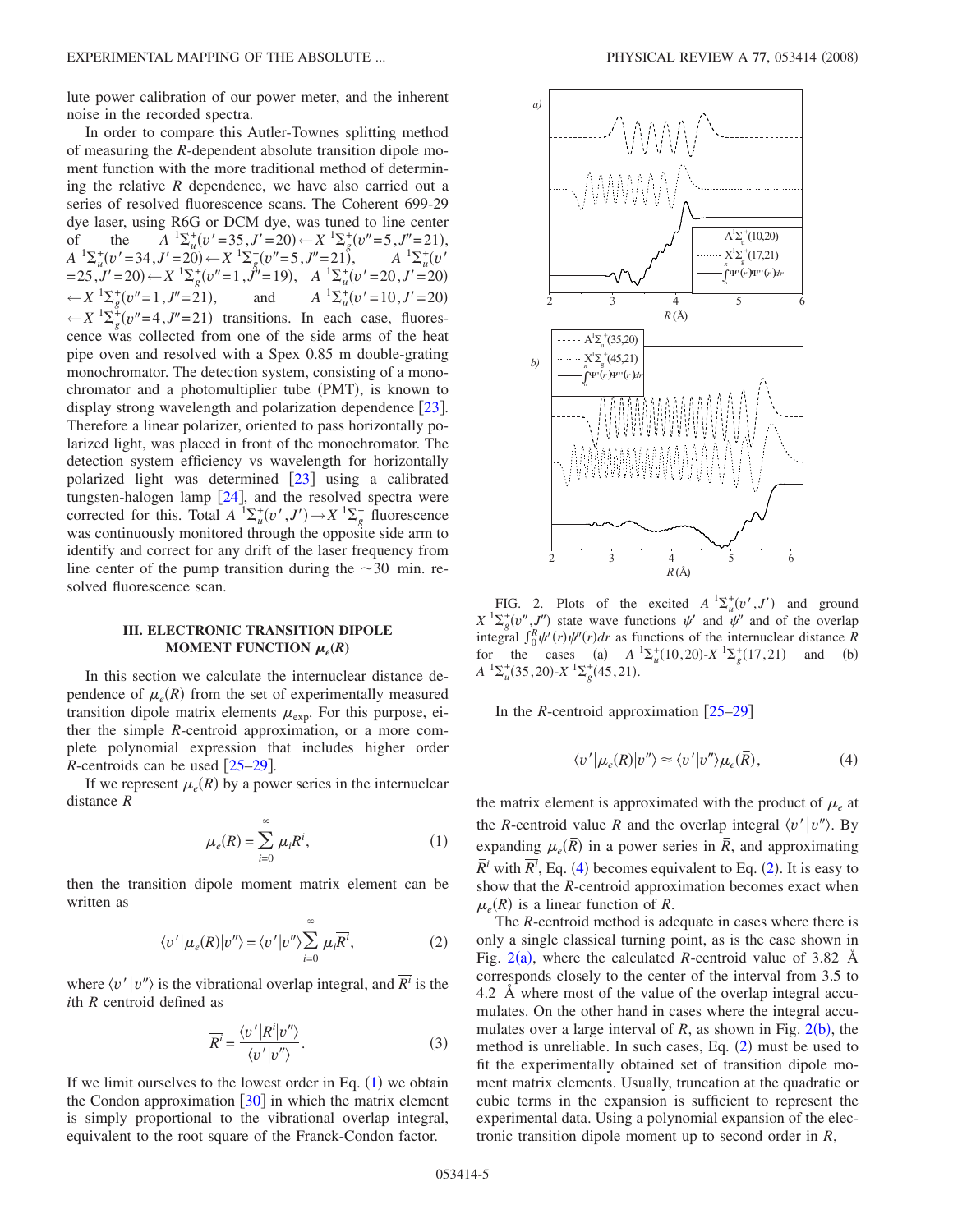<span id="page-5-1"></span>

FIG. 3. Comparison between the transition dipole moment functions  $\mu_e(R)$  obtained from experimental data and from *ab initio* calculations of Magnier [[6](#page-6-4)] (solid line with squares) and Ko-tochigova [[6](#page-6-4)] (solid line). The results from the *R*-centroid method are given as solid circular dots and the results from the fit with a quadratic polynomial expansion  $\mu_e(R) = \mu_0 + \mu_1 R + \mu_2 R^2$ , with coefficients  $\mu_0$ =−4.2502 Debye,  $\mu_1$ =6.1046 Debye/Å, and  $\mu_2$ =−0.64758 Debye/Å<sup>2</sup> are given as a dashed line.

$$
\mu_e(R) = \mu_0 + \mu_1 R + \mu_2 R^2, \tag{5}
$$

<span id="page-5-0"></span>we have fitted the experimental data for  $\mu_{\exp}$  from Table [III](#page-3-0) and obtained the following values for the coefficients  $\mu_0$ =−4.2502 Debye,  $\mu_1$ =6.1046 Debye/Å, and  $\mu_2$  $=$ −0.64758 Debye/Å<sup>2</sup>. The values of the  $\overline{R}$  and  $\overline{R}^2$  centroids for the corresponding transitions used in the fitting procedure are given in Table [III.](#page-3-0) We have calculated them using the computer program LEVEL 7.7 by Le Roy  $\lceil 31 \rceil$  $\lceil 31 \rceil$  $\lceil 31 \rceil$  with potentials for the *X* state and the *A* state from Refs.  $\lceil 18 \rceil$  $\lceil 18 \rceil$  $\lceil 18 \rceil$  and  $\lceil 19 \rceil$  $\lceil 19 \rceil$  $\lceil 19 \rceil$ , respectively. The range in *R* within which  $\mu_e(R)$  obtained from the fitting remains valid is determined by the extent of the range of the individual transition overlap integrals. The results for  $\mu_e$  obtained using the simple *R*-centroid approxi-mation given by Eq. ([4](#page-4-1)) are listed in Table [III](#page-3-0) as  $\mu_e(\overline{R})$ .  $\mu_e(R)$  from Eq. ([5](#page-5-0)) is illustrated in Fig. [3](#page-5-1) (dotted line), while the results from the *R*-centroid approximation are represented by solid circles. For comparison, results from *ab initio* calculations of the electronic transition dipole moment  $\mu_e(R)$ for the  $A^{-1}\Sigma_u^+ X^{-1}\Sigma_g^+$  system are also shown [[6](#page-6-4)[,32](#page-6-24)]. The re-sults of Magnier [[32](#page-6-24)], represented with connected solid square symbols, are based on configuration interaction (CI) calculations in the framework of a pseudopotential method. The theoretical transition moment function of Kotochigova [ $6,33$  $6,33$ ], represented with the solid line, is based on the relativistic configuration interaction valence bond method.

In our case there is no significant difference in the results for  $\mu_e(R)$  obtained using the *R*-centroid method and by using the polynomial Eq.  $(5)$  $(5)$  $(5)$  based fit of the experimental results. This is because the coupling transitions used in the experiments were deliberately chosen in such a way (with a few exceptions) that the *R*-centroid approximation would be as accurate as possible for the corresponding range of internuclear distances.

Finally, in Fig. [4](#page-5-2) we compare the absolute  $\mu_e(R)$  function obtained here with the relative  $\mu_e(R)$  function obtained from

<span id="page-5-2"></span>

FIG. 4. Comparison of the absolute  $\mu_e(R)$  function obtained using the Autler-Townes splitting method with the relative  $\mu_e(R)$  function obtained from resolved fluorescence intensity measurements.

the resolved fluorescence measurements using the method described in Ref.  $[10]$  $[10]$  $[10]$  and the potentials of Refs.  $[18]$  $[18]$  $[18]$  and [[19](#page-6-14)]. Individual  $A^{-1}\Sigma_u^+(v',J') \to X^{-1}\Sigma_g^+(v'',J'')$  fluorescence line intensities are proportional to  $\nu^4 \left( \left\langle v', J' \right| \mu_e(R) \left| v'', J'' \right\rangle \right|^2$ . However, in this case, using a fitting function of the form given in Eq. ([5](#page-5-0)), we can only determine the ratios  $\mu_1/\mu_0$  $=$ −0.752 Å<sup>−1</sup> and  $\mu_2 / \mu_0$ =0.0808 Å<sup>−2</sup>. Because the fluorescence measurements yield only a relative transition dipole moment, this function is normalized to the average absolute measurement over the common range of *R*. Clearly, the absolute and relative measurements display the same basic *R* dependence, although the latter shows somewhat more curvature. The range of *R* covered by the relative fluorescence intensity measurements is limited by the inner and outer turning points 2.68 and 5.62 Å, respectively, of the highest  $A^{-1}\Sigma_u^+$  state level investigated ( $v'$  = 35, *J'* = 20). Thus we see that the relative fluorescence intensity measurements can be used to extend  $\mu_e(R)$  toward smaller *R*. However, we have found that the fluorescence measurements are not very sensitive to the dipole moment for  $R$  values below 3.0  $\AA$ , so only the region  $R > 3.0$  Å above this point is reported in Fig. [4.](#page-5-2) In a forthcoming paper  $[34]$  $[34]$  $[34]$ , we will demonstrate how the combination of absolute measurements of  $\bar{\mu}_{v'J',v''J''}$  $=\langle v', J'| \mu_e(R) | v'', J'' \rangle$  for selected rovibronic transitions, using Autler-Townes splitting, can be combined with fluorescence measurements to map strong *R* dependences of  $\mu_e(R)$ for multiple electronic transitions.

# **IV. CONCLUSIONS**

We have presented a novel method to determine the internuclear distance dependence of the molecular electronic transition dipole moment. This technique uses the Autler-Townes quantum interference effect for measurement of the absolute magnitude of the transition dipole moment matrix element for molecular transitions between the ground and the excited states. Our results indicate that the extended- $\Lambda$  excitation scheme is preferable for the moderate coupling field Rabi frequencies available with continuous wave laser sources. In this particular case, probing the transition dipole moment